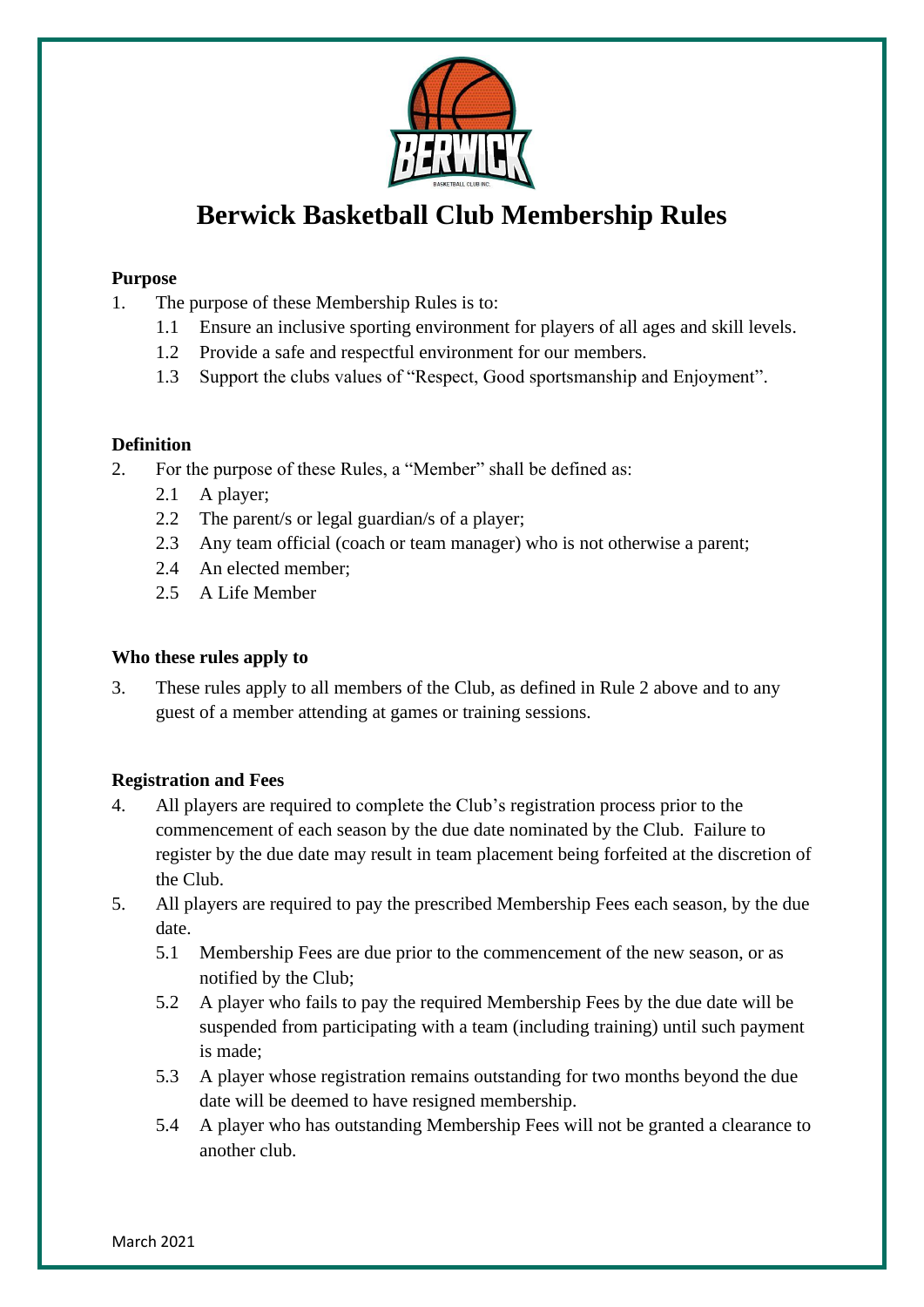

6. Teams are responsible for the payment of any forfeit fines. The Club does not accept liability for penalties incurred due to forfeited games.

#### **Member Conduct**

- 7. All members must uphold the Club's values of "Respect, Good Sportsmanship, and Enjoyment":
	- 8.1 Do not abuse players, coaches, referees or other parents from the sidelines;
	- 8.2 Give positive support and encouragement;
	- 8.3 Do not abuse or criticise children during or after a game;
	- 8.4 Under no circumstances should adult members approach any child in a threatening or aggressive manner regardless of any perceived offence committed by the child during the game.
- 8. All members and their guests are subject to the conditions of the Basketball Victoria Codes of Conduct for Players, Coaches, Parents & Spectators and the Membership Rules and By-Laws of the Berwick Basketball Club at all times. The BV Codes of Conduct and Berwick Basketball Club Rules and By-Laws, which may be updated from time-to-time, can be downloaded from the Club's website:

<http://berwickbasketballclub.com.au/policies-documents/documents/>

- 9.1 Breaches of the Code of Conduct or the Club's Rules by any player, coach or parent/spectator may result in a report and Tribunal hearing, and/or disciplinary action taken by the Club in accordance with the Club's Constitution.
- 9.2 All members are responsible for ensuring the behaviour and conduct of their guests does not breach the Club's rules or the Codes of Conduct. Failure to do so may result in the member facing disciplinary procedures in accordance with the Club's Constitution.
- 9. Respect our volunteer coaches:
	- 10.1 DO NOT coach children from the sidelines;
	- 10.2 Attend all training sessions;
	- 10.3 Advise the coach if unable to attend;
	- 10.4 Do not sit on the players' bench or otherwise interfere with the progress of the game.
- 11. Respect the referees. Abuse of referees sets a bad example for our children and may result in a report and Tribunal hearing.
- 12. Respect your teammates.
- 13. Respect the opposition players and parents. Do not engage in any altercation with any member of the opposition. Call for assistance from the Stadium Supervisor if there is any dispute.
- 14. Play by the rules.
- 15. All members will act with integrity and will not behave in any way that will bring the club into disrepute.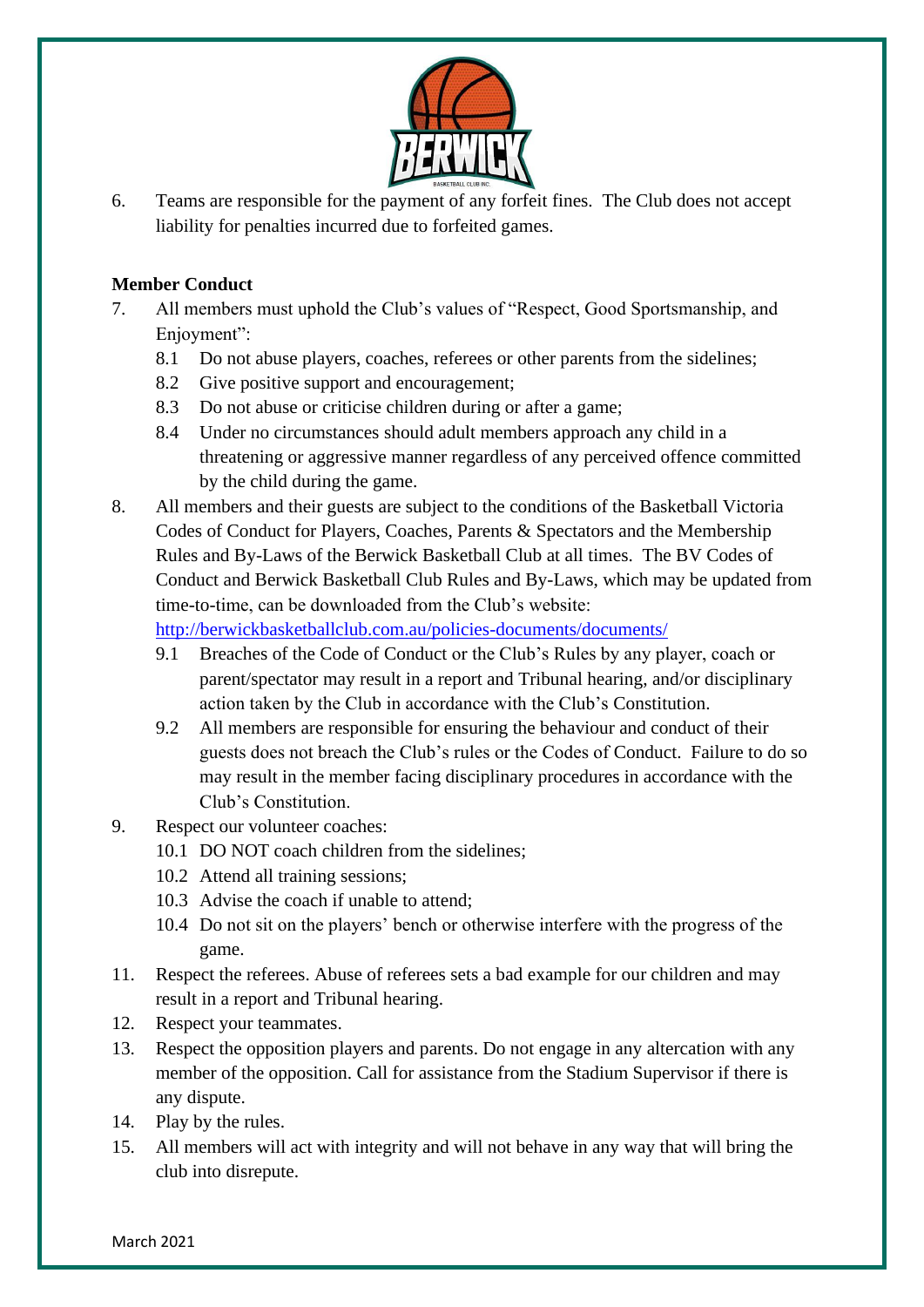

# **Training**

- 16. Respect our training venues and equipment. Wilful damage will result in disciplinary action.
- 17. Attend all training sessions. If you are unable to attend training give your coach and/or team manager the courtesy of letting them know.
- 18. Parents who leave their children at training must return to the training venue prior to the end of the session to collect your child.

# **Communication**

- 19. From time to time the Club will communicate with members via email and other electronic means. Members must provide the Club with a valid email address for communication and notify any change of email address within 7 days. This can easily be done via the Club's website.
- 20. All communication between the Club and its members, between team representatives and members, and member-to-member, in whatever form including social media, must be Club-related, appropriate, and not offend, intimidate, humiliate or bully another person, or bring the Club into disrepute.

# **Complaints**

- 21. Concerns or complaints regarding team or player issues should, if possible, first be addressed to the coach and/or team manager.
- 22. If the matter cannot be resolved within the team or you do not feel comfortable raising the matter with a team representative, refer the matter to the relevant Age-group Coordinator or Vice President who will act in accordance with our Complaints Management Process (see by-laws).
- 23. Serious complaints including allegations of child abuse, sexual abuse or harassment, racial vilification and other unlawful behaviour will be referred to DBA Child Safety Officer and/or Basketball Victoria's Member Protection Information Officer. All allegations of child sexual abuse will be reported to the Police.

# **Coach and Team Manager Rules**

- 24. As a team official of a Berwick Basketball Club team you are a representative of the Club and must act in accordance with our rules and our values.
- 25. The acceptance of a volunteer to a role of coach or team manager is always at the discretion of the Club.
- 26. In addition to the Membership Rules above, it is expected that you will:
	- 26.1 Uphold the Club's values of Respect, Good Sportsmanship and Enjoyment at all times.